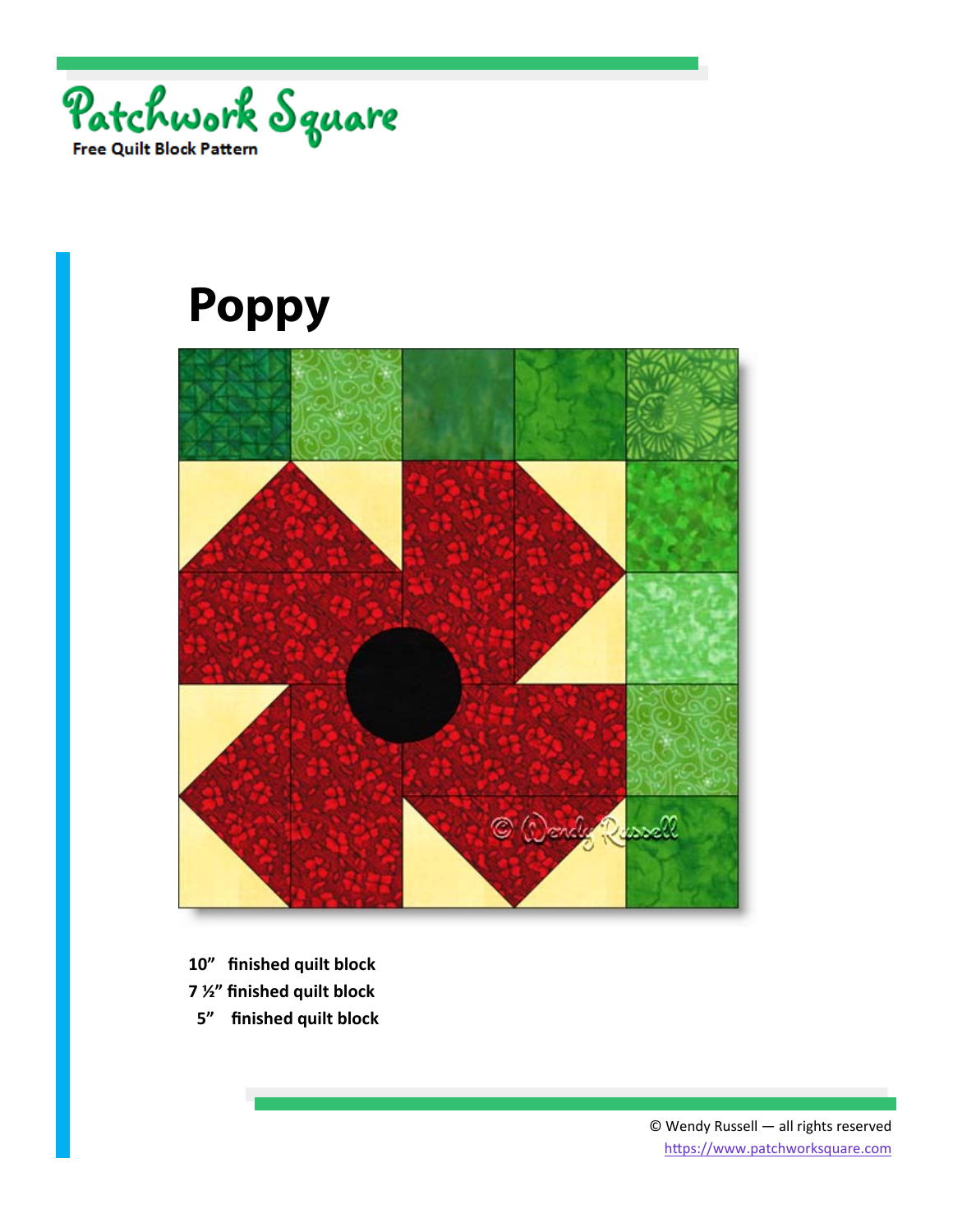

**10" finished quilt block** 

#### **Fabric Placement**



| <b>How-to Notes</b> |                                                                |                |                                                                                                         |                                                                           |
|---------------------|----------------------------------------------------------------|----------------|---------------------------------------------------------------------------------------------------------|---------------------------------------------------------------------------|
|                     | Bisect square on<br>one diagonal                               | 1              |                                                                                                         | <b>Background fabric</b><br>Cut 4 squares 2 %" and bisect on one diagonal |
|                     | Bisect square on<br>both diagonals<br>*All seam allowances are | $\overline{2}$ | <b>Red fabric</b><br>Cut 1 square 5 %" and bisect on both diagonals<br>Cut 4 rectangles 2 1/2" x 4 1/2" |                                                                           |
|                     | 1/4" unless noted otherwise                                    | 3              |                                                                                                         | <b>Assorted green fabrics</b><br>Cut 9 squares 2 1/2"                     |
|                     |                                                                | 4              |                                                                                                         | <b>Fabric 4</b><br>Cut 1 circle with template provided                    |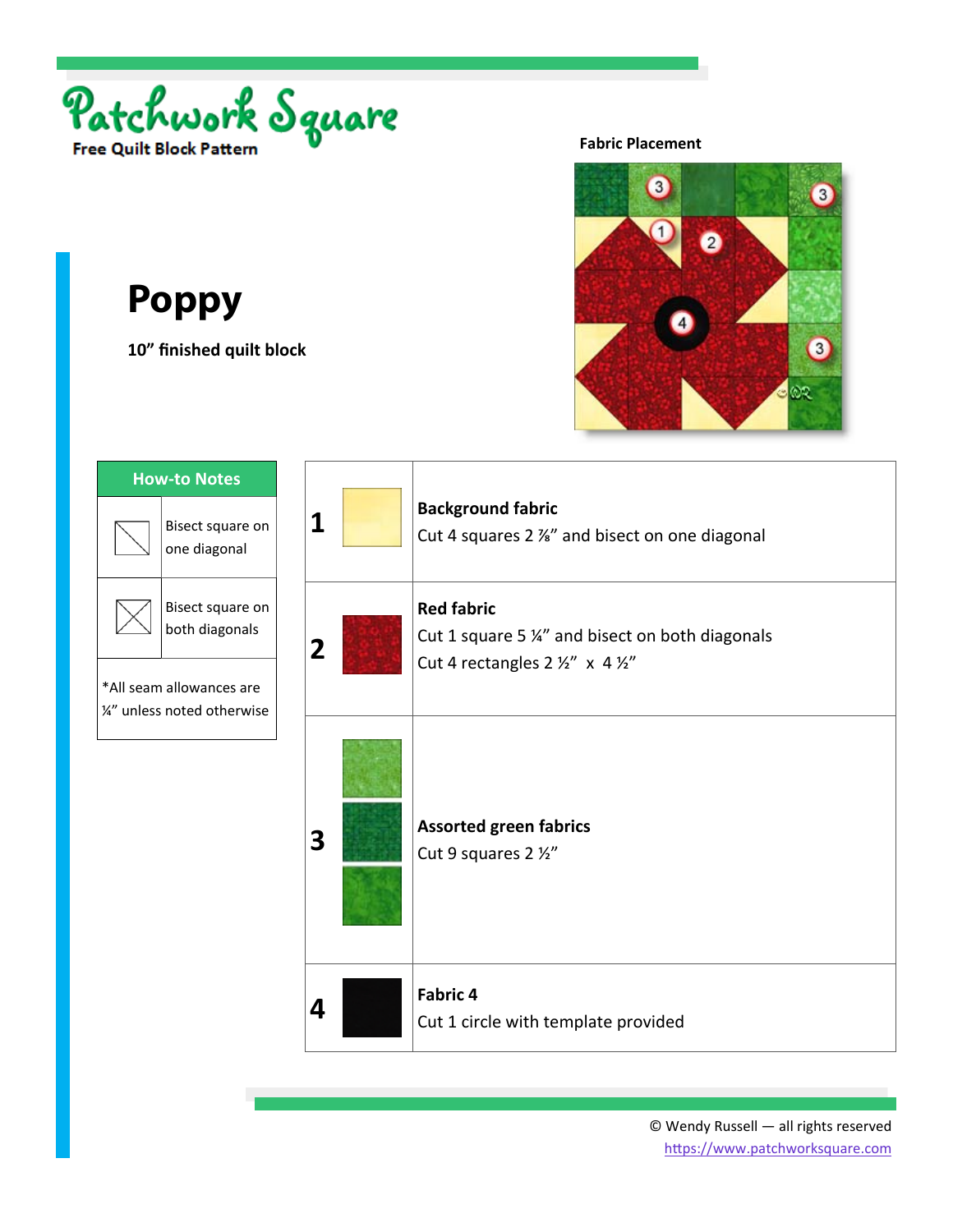

**7 ½" finished quilt block** 

#### **Fabric Placement**



| <b>How-to Notes</b>                                     |                                    |                         |                                                                                                       |
|---------------------------------------------------------|------------------------------------|-------------------------|-------------------------------------------------------------------------------------------------------|
|                                                         | Bisect square on<br>one diagonal   | 1                       | <b>Background fabric</b><br>Cut 4 squares 2 %" and bisect on one diagonal                             |
|                                                         | Bisect square on<br>both diagonals | $\overline{\mathbf{2}}$ | <b>Red fabric</b><br>Cut 1 square 4 1/4" and bisect on both diagonals<br>Cut 4 rectangles 2" x 3 1/2" |
| *All seam allowances are<br>1/2" unless noted otherwise |                                    |                         |                                                                                                       |
|                                                         |                                    | 3                       | <b>Assorted green fabrics</b><br>Cut 9 squares 2"                                                     |
|                                                         |                                    | 4                       | <b>Fabric 4</b><br>Cut 1 circle with template provided                                                |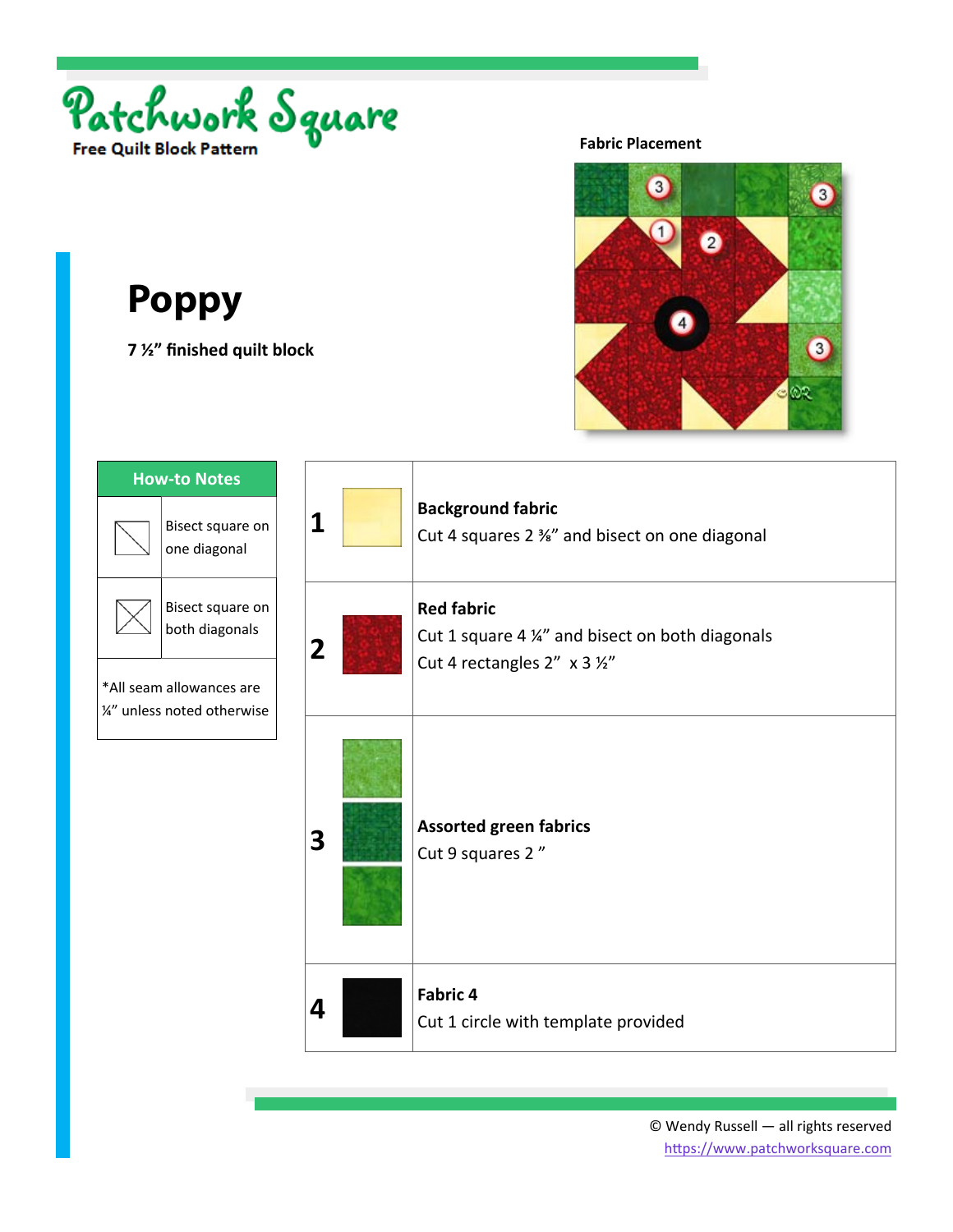

**5 " finished quilt block** 

#### **Fabric Placement**



| <b>How-to Notes</b> |                                                                |                         |                                                                                                           |
|---------------------|----------------------------------------------------------------|-------------------------|-----------------------------------------------------------------------------------------------------------|
|                     | Bisect square on<br>one diagonal                               | 1                       | <b>Background fabric</b><br>Cut 4 squares 1 %" and bisect on one diagonal                                 |
|                     | Bisect square on<br>both diagonals<br>*All seam allowances are | $\overline{\mathbf{2}}$ | <b>Red fabric</b><br>Cut 1 square 3 1/4" and bisect on both diagonals<br>Cut 4 rectangles 1 1/2" x 2 1/2" |
|                     | 1/2" unless noted otherwise                                    |                         |                                                                                                           |
|                     |                                                                | 3                       | <b>Assorted green fabrics</b><br>Cut 9 squares 1 1/2"                                                     |
|                     |                                                                | 4                       | Fabric 4<br>Cut 1 circle with template provided                                                           |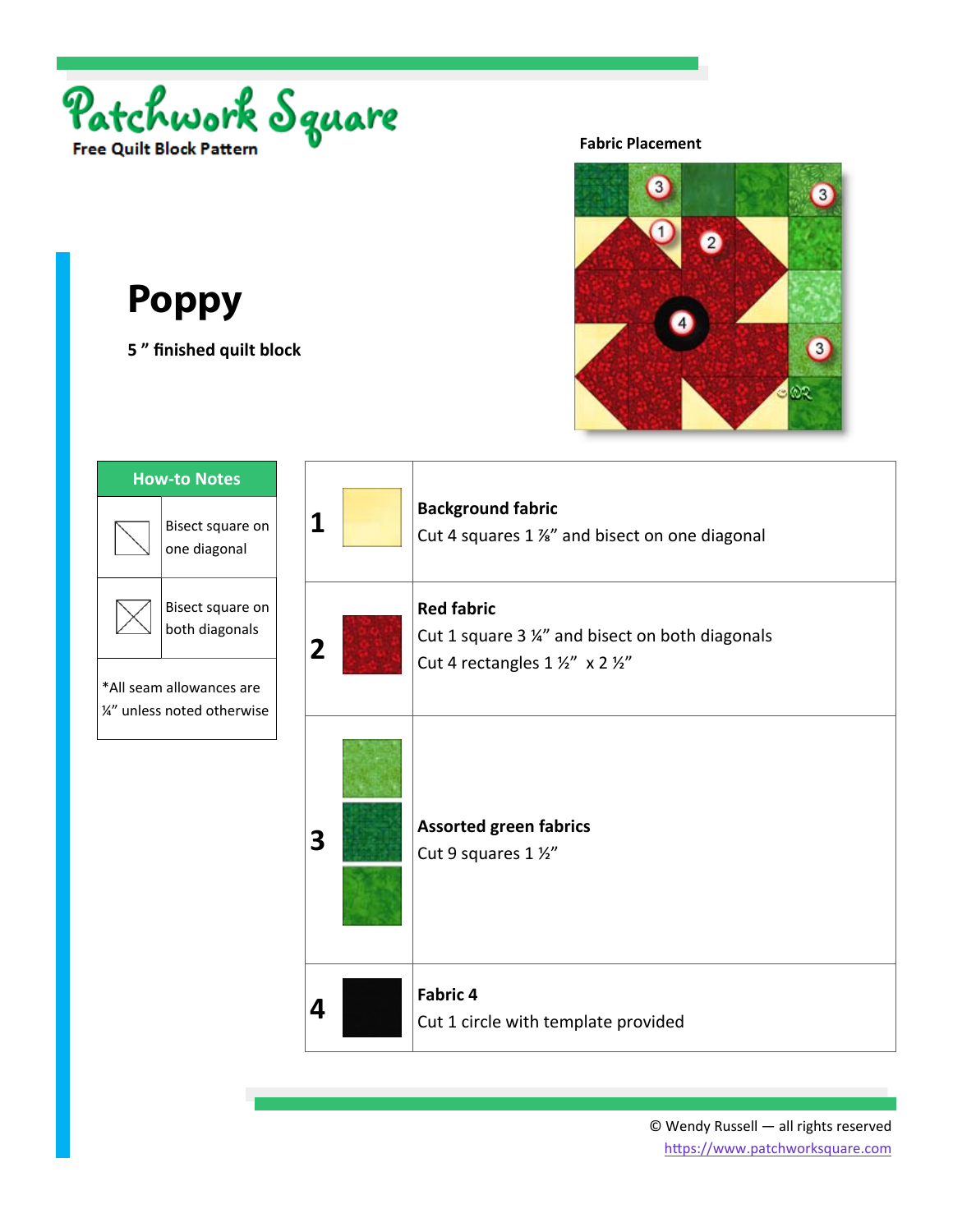

### **Poppy Templates**